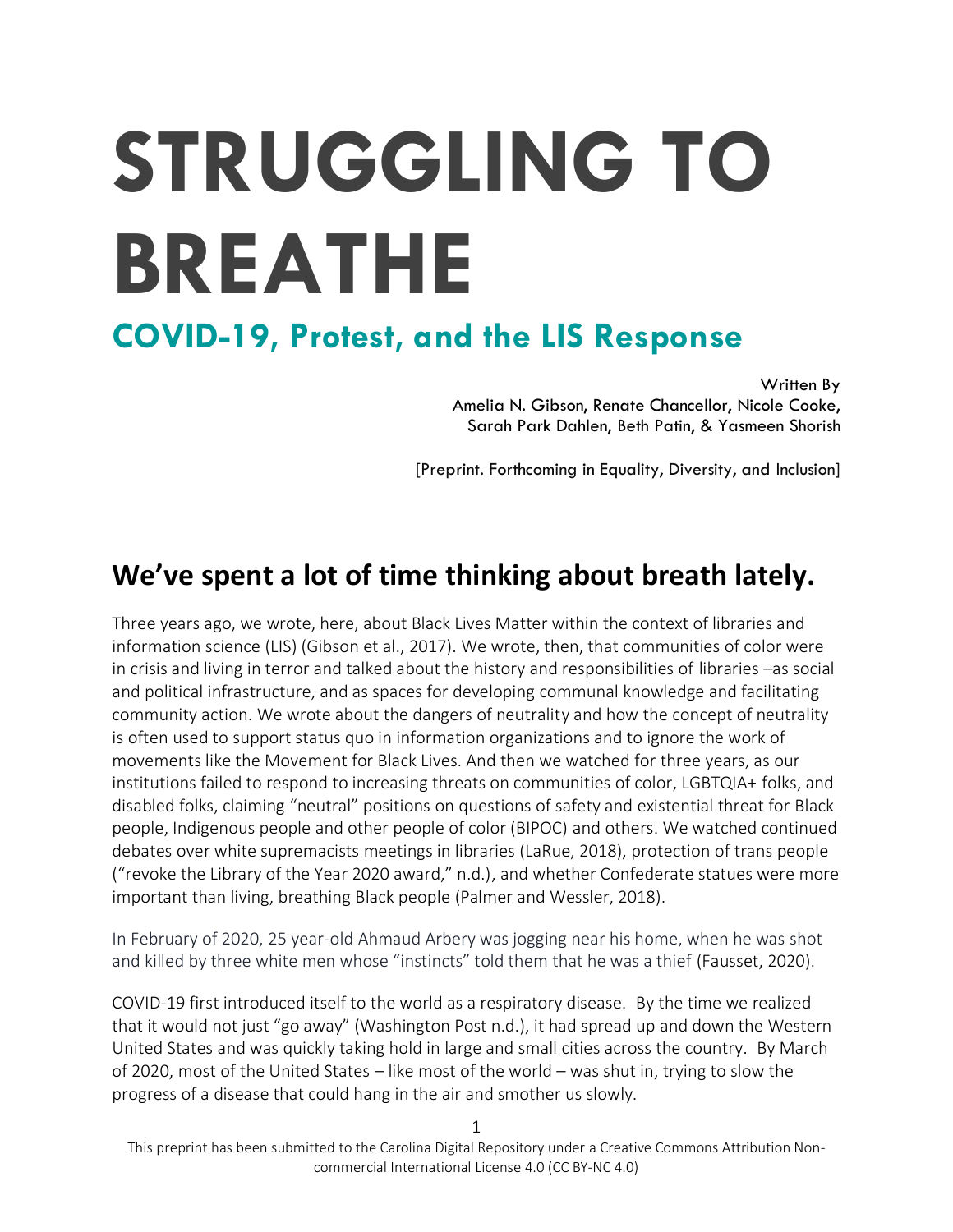On March 13, Breonna Taylor, a 26-year old EMT was shot 8 times in her home by plainclothes officers executing a nighttime no-knock warrant (Jr and Taylor, 2020). The warrant was for another person, in another home (miles away), who was already in police custody.

Millions of Americans found themselves out of work or furloughed as COVID-19 pushed states to shut down. Libraries, schools, and universities across the country closed their doors to public traffic. Many low-income workers (many who were Black and Latinx) were labeled "frontline" or "essential" - ineligible to work from home (Kendi, 2020), and many others simply could not afford to stop working in high risk, high contact positions. Soon, the effects of a one-time federal stimulus payment began to wear off (Werner and DeBonis, 2020). With limited financial support from federal and state governments, extended stay-at-home orders, and the president vocally complaining about COVID shut-downs (Associated Press, 2020), frustration and tension began to boil over. While lockdown protests occurred globally, protests in the U.S. took on a particular racial and political dimension. The news showed mostly white, armed groups storming streets and statehouses around the country ("Armed lockdown protesters in Michigan statehouse," 2020; Fernandez and Montgomery, 2020). We saw image after image of stoic police officers, doctors, and nurses quietly facing screaming protestors who wore firearms, but no masks. In response to this pressure, and despite rising infection and hospitalization rates in much of the country, many public and private institutions soon began to "open," dismantling protections for workers.

On May 25, George Floyd was killed by a police officer in Minneapolis in front of a convenience store (Taylor, 2020). The officer kneeled on Mr. Floyd's neck for almost 9 minutes, ignoring his pleas for help. His killing, recorded and shared across the country, echoed a cry that many Black people in the U.S. know well - "I can't breathe."

Many Black people could see parallels between disproportionate COVID-19 hospitalizations and deaths (CDC, 2020) at the hands of institutions that considered their lives to be acceptable sacrifices for jump-starting the economy, and deaths at the hands of police officers and "vigilantes" who considered them acceptable sacrifices for the maintenance of a one-sided "order."

The next day, protests began in Minneapolis and spread around the world.

#### **Institutions Rush to Speak**

Police responses to the protests were swift and violent, drawing further condemnation domestically and abroad. In response, many public-facing learning and information institutions began to issue statements in early June. These statements ranged from general affirmations that 'racism is bad and diversity is good'(Hlywak, 2020a) to specific indictments against police brutality (Sellie, 2020) and historically contextualized reflections (Oakland Public Library Racial Equity Team, 2020). Non-exhaustive lists of these statements have been compiled by American Library Association (ALA) past-president Loida Garcia-Febo (2020) and InfoDocket (Price, 2020).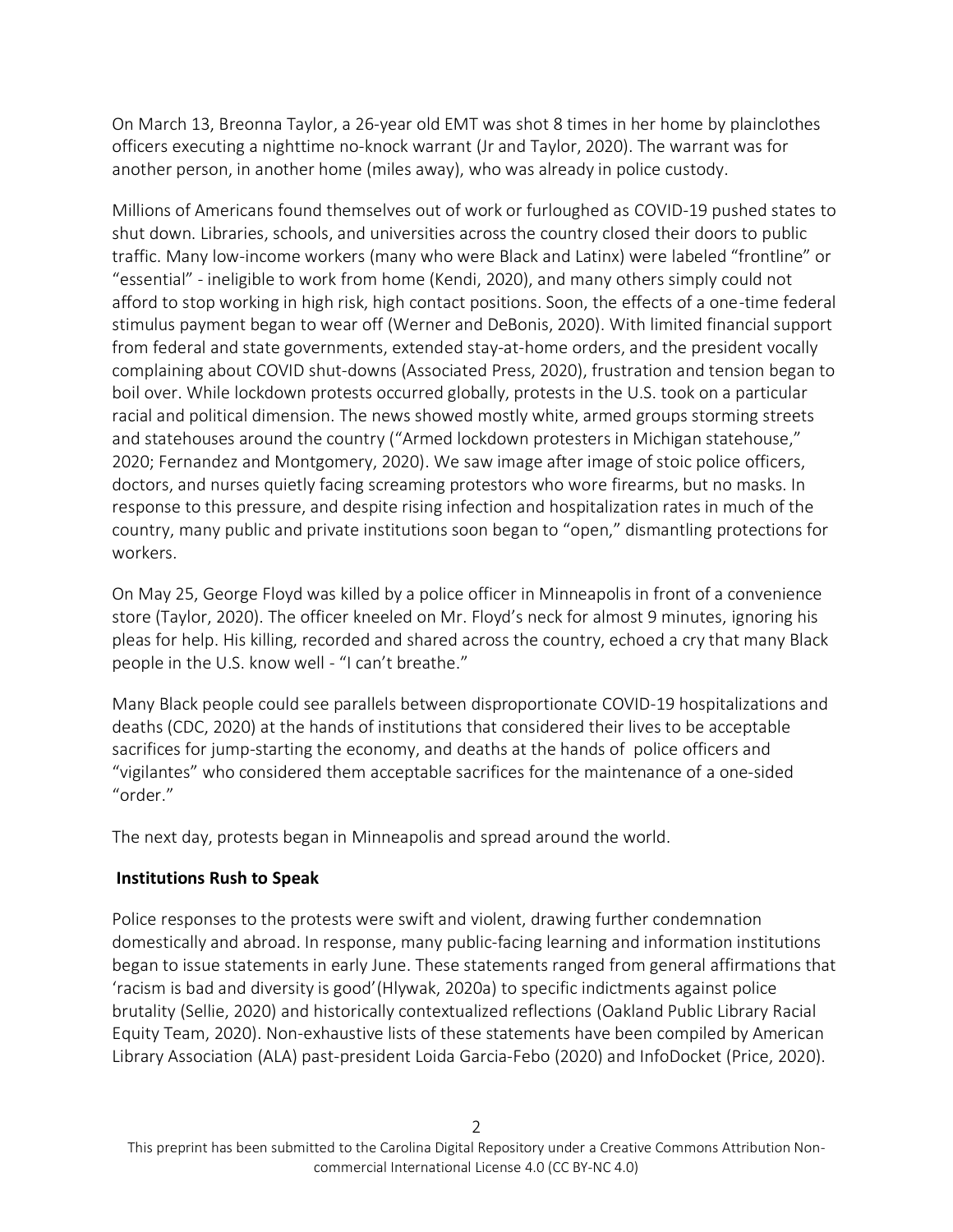Libraries were not the only organizations to issue sympathetic but sometimes solipsistic statements of support. Many corporations, universities, and non-profits also issued statements that appeared to focus more on reputation management than on attempts to learn how institutional racism manifests, or any concrete plans for action to protect their workers and communities (Graves and Jarvis, 2020). Many were so focused on the optics of protest that they could not see the connections between workplace protections for Black workers who were disproportionately affected by COVID-19 and the Movement for Black Lives. While some libraries have included explicit actions and resources in their statements (JMU Libraries, 2020; Mudrock, 2020), it is unclear how many addressed specific issues, like anti-racist values, institutional complicity in systemic white supremacy, and long-term plans for action and accountability.

Reactions to these statements have been mixed. In private correspondence, several BIPOC information workers have remarked that their organizations were eager to issue statements but have not worked to create anti-racist cultures or dismantle internal cultures of white supremacy. Others felt tokenized, mentioning that they had been asked to help craft these statements only because of their ethnic or racial identities, and on very short timelines. Additionally, many BIPOC library workers, familiar with the historic and continual centering of whiteness in the profession (Westbrooks, 2020) and the fleeting and fragile nature of white attention to racial issues, hesitated to take on the risk of crafting authentic messages.

While the multitude of statements may have helped start conversations about white supremacy in the field, institutions must commit to action and accountability if they want to make change. In the words of Nancy S. Kirkpatrick (OhioNET Executive Director and CEO), "Show us, don't tell us" (Kirkpatrick, 2020). Organizations should ask, "Why make this statement now? What do we hope to accomplish? What hard truths and uncomfortable reckonings are we prepared to face?" Many fear this recent rush of goodwill has largely been performative and will be short-lived, but if it has opened the door to progress, we welcome the opportunity for meaningful change.

#### **No Neutral Ground**

When discussing issues of racial justice, there is no neutral ground. As Dr. King said, "To ignore evil is to become an accomplice to it" (King, Jr., 1966). Ray (2019) posits that many organizations, despite frequent claims of "race-neutral bureaucratic structures" operate under racial ideologies that can be divined by examination of the organization's rules and resources (or power structures). LIS - like some other fields - has long used the concept of neutrality as cover for ignoring and reproducing white supremacist policies and organizational structures (Bourg, 2014; Gibson et al., 2017; Hathcock, 2015).

During the 2018 annual meeting, the ALA Presidential Program included a debate over the question: Are Libraries Neutral? James LaRue, former director of the ALA's Office of Intellectual Freedom defined neutrality as "the refusal to deny people access to a shared resource just because we don't like the way they think" (LaRue, 2018). While it seemed reasonable on its face, LaRue's definition sidestepped questions about contemporaneous (and contemporary) threats of violence against community members. LaRue's assertion that neutrality assures everyone "a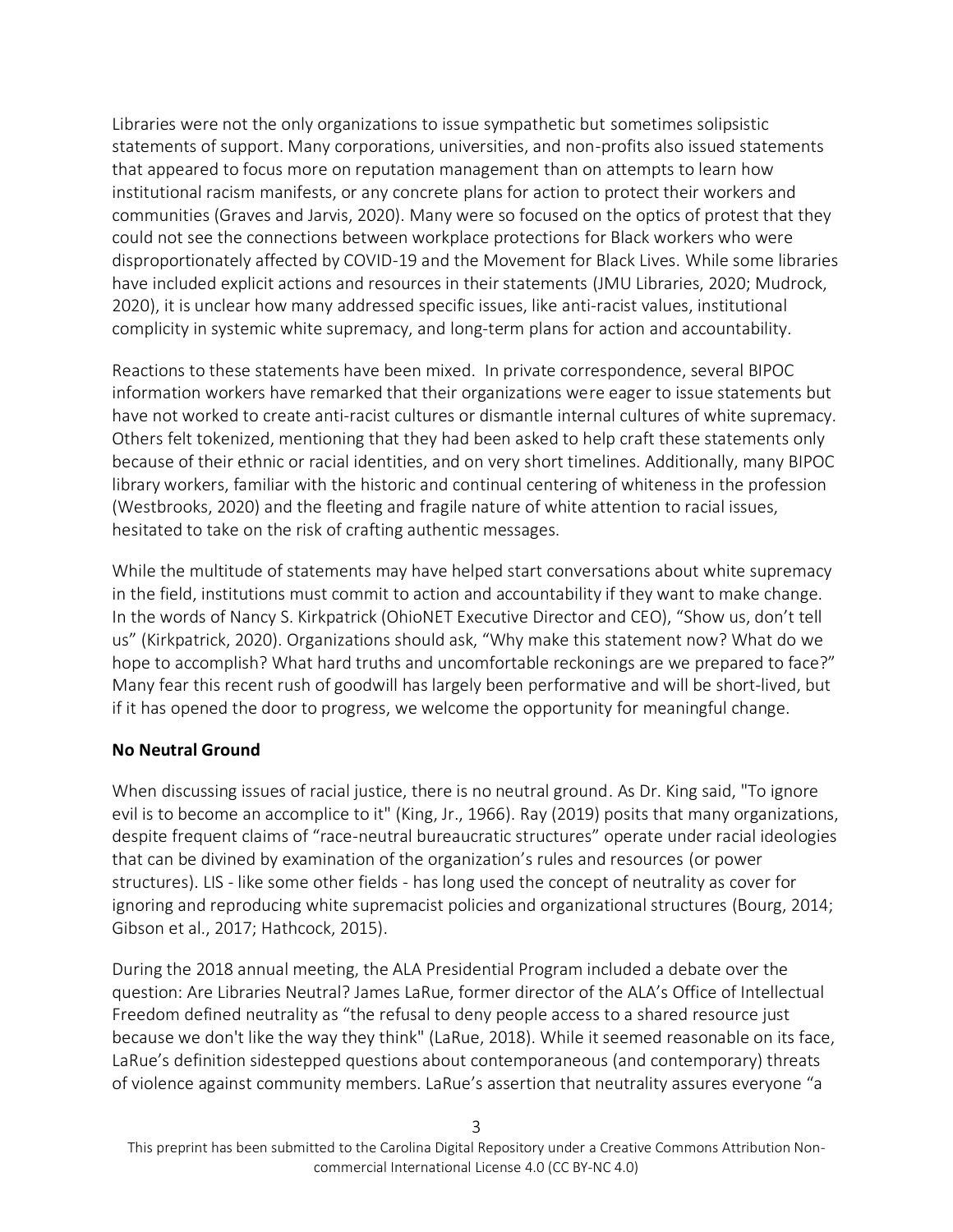seat at the table" assumes that there are 'very good' people on both sides of the table and ignores existential threats like violence and risk of serious illness.

Library and Information Science's complicity in supporting and creating oppressive and racist laws and policies have implicated the field in the "history of the United States [as] a history of settler colonialism, of slavery, of segregation, and of state-sponsored discrimination" (ALA, 2018). How does this history of oppression play out today? From policy to programming to people, libraries, information organizations, and companies that build information systems are uniquely positioned to inflict structural violence on BIPOC. They continue to do so by claiming "neutrality" while creating surveillance, educational, and health care systems that disproportionately harm BIPOC communities.

We are hopeful that this moment pushes library and information organizations to embrace a stance focused on social responsibility (Phenix and McCook, 2005). What could the nation's future look like if the profession tasked with teaching children and adults about information, misinformation, media literacy, data and science literacy eschewed the myth of institutional neutrality, adopted anti-racist practices, and empowered oppressed members of our communities? In his Nobel Peace Prize acceptance speech, Elie Wiesel tells us: "We must take sides. Neutrality helps the oppressor, never the victim. Silence encourages the tormentor, never the tormented. Sometimes we must interfere" (Wiesel, 1986). Three years ago, we asked for an institutional response to support marginalized communities. LIS has failed to give a meaningful response, claiming "neutrality" instead. We hope that this moment has made it clear that we cannot and must not claim that libraries for everyone while upholding racist and oppressive systems. The time has come to interfere.

#### **More Than a Trend**

The deaths of Ahmaud Arbery, Breonna Taylor, and George Floyd have elicited new levels of fervor and rage from people, many of whom appear to be recognizing and acknowledging racism, systemic oppression, Black Lives Matter, and police brutality for the first time. It's difficult to pinpoint exactly why these three deaths ignited a need for change, as Black deaths at the hands of police have been innumerable and have "gone viral" on social media in the past. Perhaps the COVID-19 global pandemic created a perfect storm, facilitating this new wave of personal revelations. But will these new convictions be long-lasting or is this just a trend that will dissipate in a few months?

The number of anti-racist resources and calls for anti-racist action that emerged immediately after George Floyd's death was staggering. And then, after a few weeks, social media feeds began to return to "normal," with fewer requests for recommendations. Perhaps those quick readings of Di'Angelo's *White Fragility* and Kendi's *How to be Anti-Racist* did the trick? We know that antiracism work is not, and has never been, that simple. The stakes are high and sparks of outrage can only carry us so far. Anti-racism work takes time, effort, and intentionality (Cooke, 2020); it's a long game, and reading and increasing awareness are only the first step. Learners,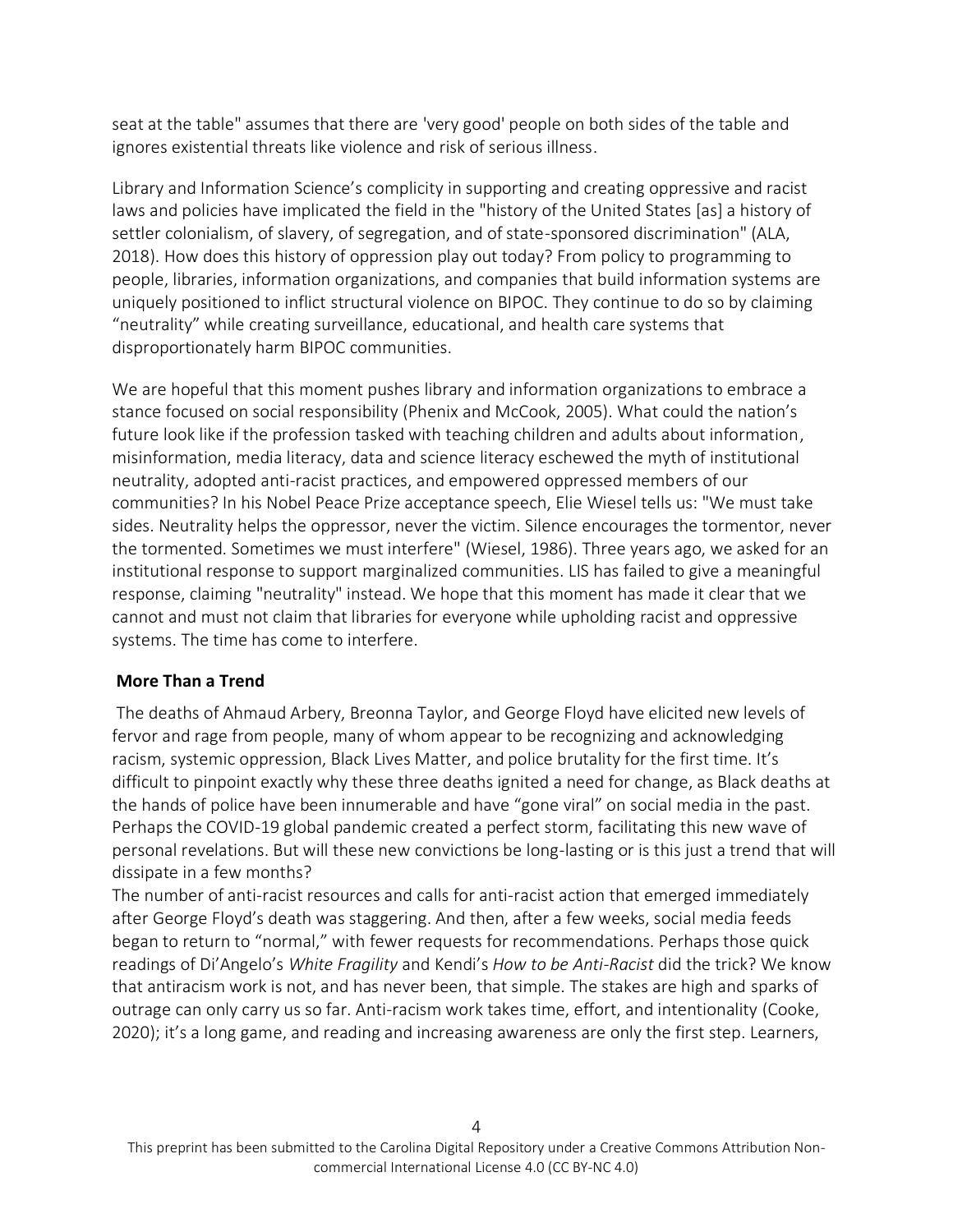who will hopefully develop into allies, must also develop a critical consciousness<sup>1</sup>, and then must commit to action.

Libraries and ALA have the opportunity to take action and to demonstrate that this moment is more than a passing fad. On June 26, 2020, the American Library Association released a statement entitled *ALA takes responsibility for past racism, pledges a more equitable association,*  acknowledging that the ALA was built on "systemic racism and discrimination," and recognizing "hurt and harm done to BIPOC library workers and communities due to these racist structures" (Hlywak, 2020b). On the same day, Black employees at the Free Library of Philadelphia sent an open letter to their administration complaining that they have routinely experienced racism and discriminatory treatment in the workplace. We are eager to see how their administration (and, more broadly, the ALA) will respond. Will they fulfill their pledge to create a more equitable organization? Or will they need to wait for the next antiracism trend to act?

#### **At What Cost?**

Anti-racism protests are not the only equity issue facing LIS at this moment. Resurgences of COVID-19 in many states continue to threaten the nation, putting disabled and chronically ill, older, and BIPOC "frontline" workers (such as library workers who interface with the public) at increased risk for hospitalization and death. According to the CDC, "non-Hispanic black persons, Hispanics and Latinos, and American Indians/Alaska Natives, evidence points to higher rates of hospitalization or death from COVID-19 than among non-Hispanic white persons"(CDC, 2020).

Public-facing institutions have had to confront decisions about when to open their doors and how to provide services while maintaining appropriate protective measures. The ALA surveyed 3,800 libraries across the 50 states and found that 37% plan to reopen by July, while 47% do not have plans to open anytime soon (ALA, 2020). Many libraries have started bringing their employees back from work-at-home arrangements and furloughs to offer public-facing services like curbside lending, librarian consultations by appointment, and computer and technology services. Several employees have expressed anger about returning to work because of preexisting health issues, dangers to vulnerable family members, and general concerns about contracting the disease. To make library re-openings possible, librarians have had to implement new safety protocols, such as quarantining materials and offering curbside services (Harris, 2020). Even so, many have expressed that the return to library buildings, with the country still at a height of the pandemic, is too much, too soon.

It isn't clear that policymakers and institutional leaders understand workers' realities on the ground. In April, a report for governors on reopening issued from Johns Hopkins University initially described libraries as "a low-risk environment, meaning contact with other people is brief, 'fairly distant' and with a few people" (Poon, 2020). The report provoked such a hostile response from librarians that it was eventually revised (Rosenbaum, 2020). Callan Bignoli, the

 $<sup>1</sup>$  Developing a critical consciousness involves the recognition of system inequities and being aware of the damage</sup> these inequities over time.

This preprint has been submitted to the Carolina Digital Repository under a Creative Commons Attribution Noncommercial International License 4.0 (CC BY-NC 4.0)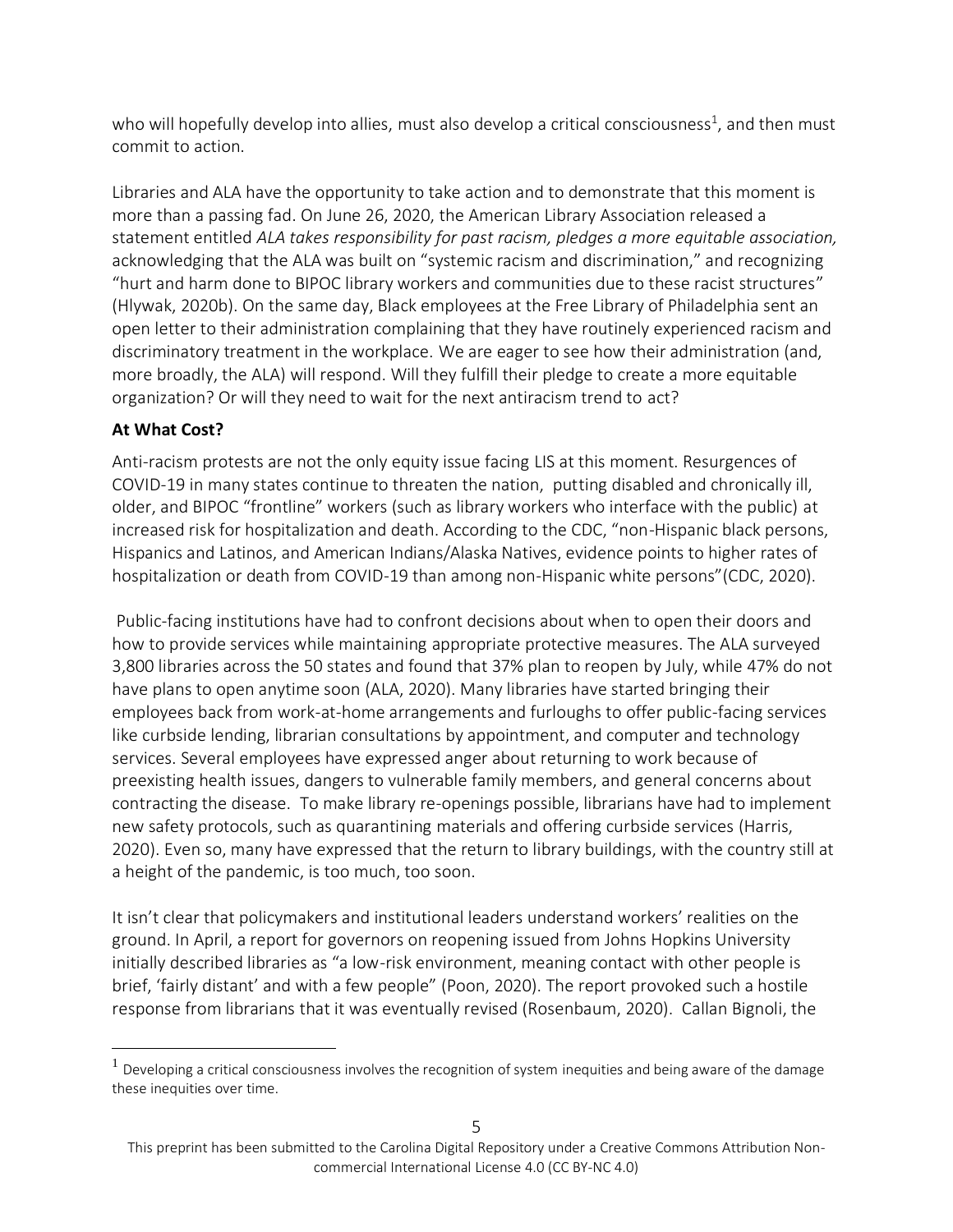director of the library at Olin College of Engineering commented, "they're thinking libraries are quiet and chill, with airy reading rooms where people just grab books off the shelves and don't interact with each other. That is absolutely not the case." The report later reclassified libraries as medium to high risk when they function as "community centers" (Poon, 2020).

Epidemics and pandemics like COVID-19 are known to expose fundamental racial and socioeconomic inequities (Link and Phelan, 1995). As protests against anti-Black racial violence and extrajudicial killings continue, the connections between these two pandemics becomes clearer. COVID-19, which has caused the deaths of over 130,000 Americans to date, has been fed by the same racism and disregard for life as the racism that killed George Floyd over a \$20 bill. The same value system that prioritizes property over people in policing justifies the collateral deaths of people of color, poor people, and disabled and chronically ill people for economic growth. As COVID-19 hospitalization rates begin to rise, we are learning that there is a universal cost to sacrificing our most vulnerable. As the country pushes to reopen, we should ask ourselves, what is the risk and to whom?

#### **Possibilities for Pan-ethnic Solidarity: Asian Americans and the Movement for Black Lives**

The global Movement for Black Lives has seen a groundswell of support over the past month as protests have expanded beyond the U.S., Canada, and the U.K. (Thousand Currents, n.d.) to countries all over the world (Dalton, 2020). Within a couple of weeks after the killing of George Floyd, protests had also sprung up in Australia (Regan et al., 2020), South Africa (O'Dowd and Hagan, 2020), the Republic of Korea ("Rally held in central Seoul to support Black Lives Matter movement," 2020), and many other countries. This support has been echoed by calls for panethnic solidarity within the United States.

The history of relations between Asian Americans and Black Americans in the U.S. is long and complicated (Lang, 2020). This recent movement toward solidarity with Black communities in Korean American (and Korean) communities presents a sharp contrast to the anti-Black sentiment widely held before, during, and after many previous protest movements, such as the 1992 Los Angeles uprisings. Support for the Movement for Black Lives has extended quickly into popular culture in and outside of Korea.

The current situation is further complicated by the fact that one of the four police officers charged with George Floyd's murder is Hmong. Prominent Asian Americans have disagreed on whether (and how much) Tou Thao's Asianness implicates Asian American communities as complicit in upholding white supremacy and perpetuating anti-Blackness (Kang, 2020; Westerman et al., 2020; Yang, 2020). It is becoming clearer, however, that institutionalized white supremacy harms us all, and we need a shared movement to dismantle it. With ongoing police brutality, the detention of families along the southern border, ongoing threats to Indigenous sovereignty, and the resurgence of anti-Asian racism during the COVID-19 pandemic, Asian American communities should take this opportunity to help build a stronger, broader, pan-ethnic movement to dismantle white supremacy.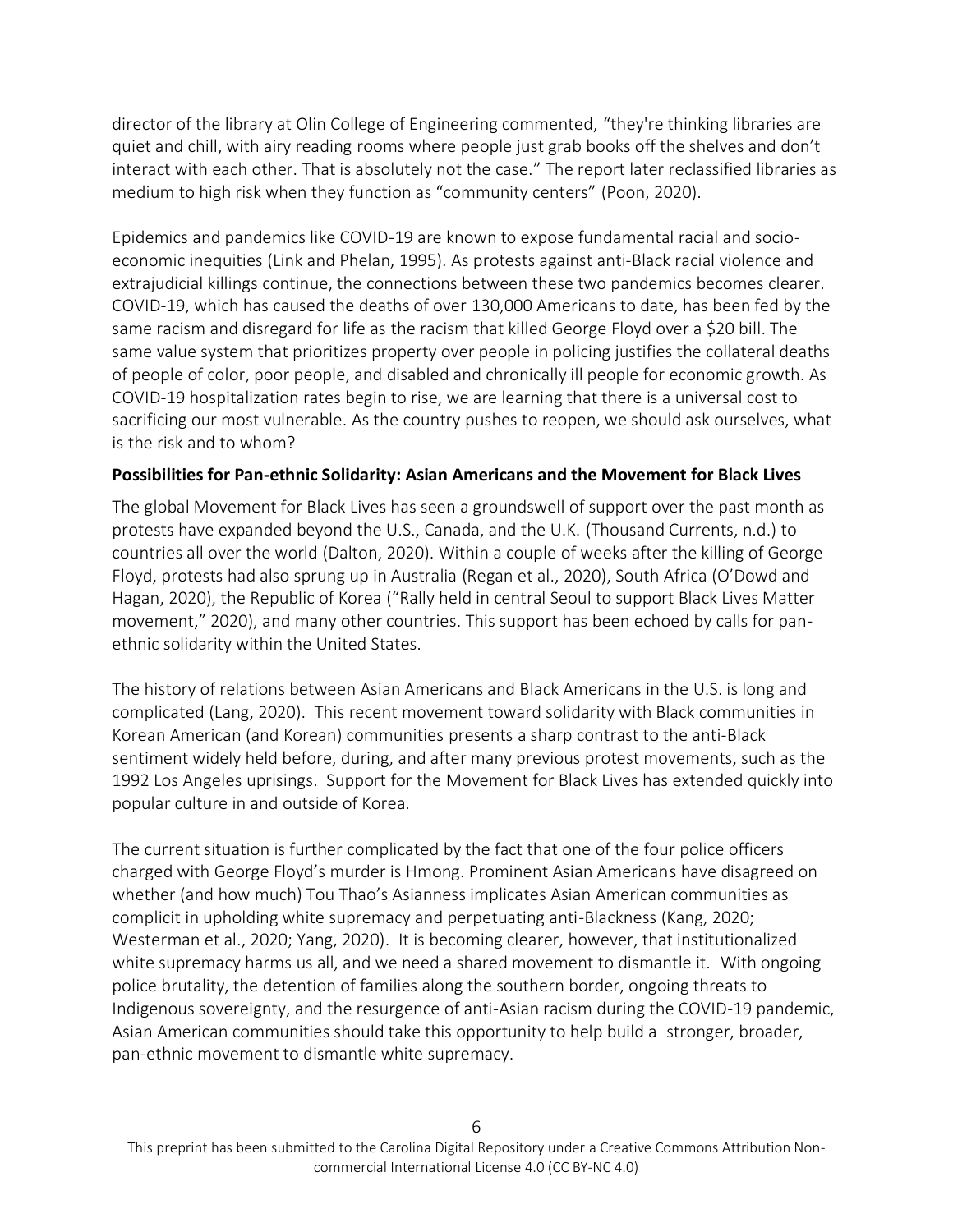This need exists within LIS programs as well. While Asian and Asian American faculty are statistically well-represented in LIS programs, few actually teach and research on topics related to racism and white supremacy; hopefully this current moment motivates them to educate themselves in earnest so that they may be more anti-racist in teaching and research. While LIS programs talk at length about multiculturalism and diversity, their reluctance to confront racism has largely left the field unable to recruit and retain BIPOC faculty (Cooke, 2019; Gibson and Hughes-Hassell, 2017), students, or library practitioners - a testament to its white supremacist culture (Hathcock, 2015; Honma, 2005). Asian and Asian American LIS faculty must familiarize themselves with work written by other colleagues of color (e.g., We Here, 2020), and resources that help us understand and interrogate institutional, structural, and individual racism (e.g., Cooke, 2020). Faculty must educate students and communities about the histories of racism, white supremacy, and anti-Blackness, specifically but not only in LIS, and present case studies of librarians who are activating on behalf of and together with their communities. Students and data scientists should use their skills and expertise to track trends in police brutality, the spread of anti-Asian racism, and other social issues. We can look to previous pan-ethnic movements as models: the solidarity among Asian and Latinx farm workers in California; the Third World Liberation Front demanding ethnic studies at San Francisco State University; and the diverse coalition fighting for justice for Vincent Chin.

As anti-Asian racism punctures the myth of the Model Minority and as more people realize that in fact Black Lives do Matter, LIS professionals must reflect on the gaps in our knowledge and the steps we must take to ensure that we are working together to dismantle white supremacy. Our communities are in crisis. We need each other.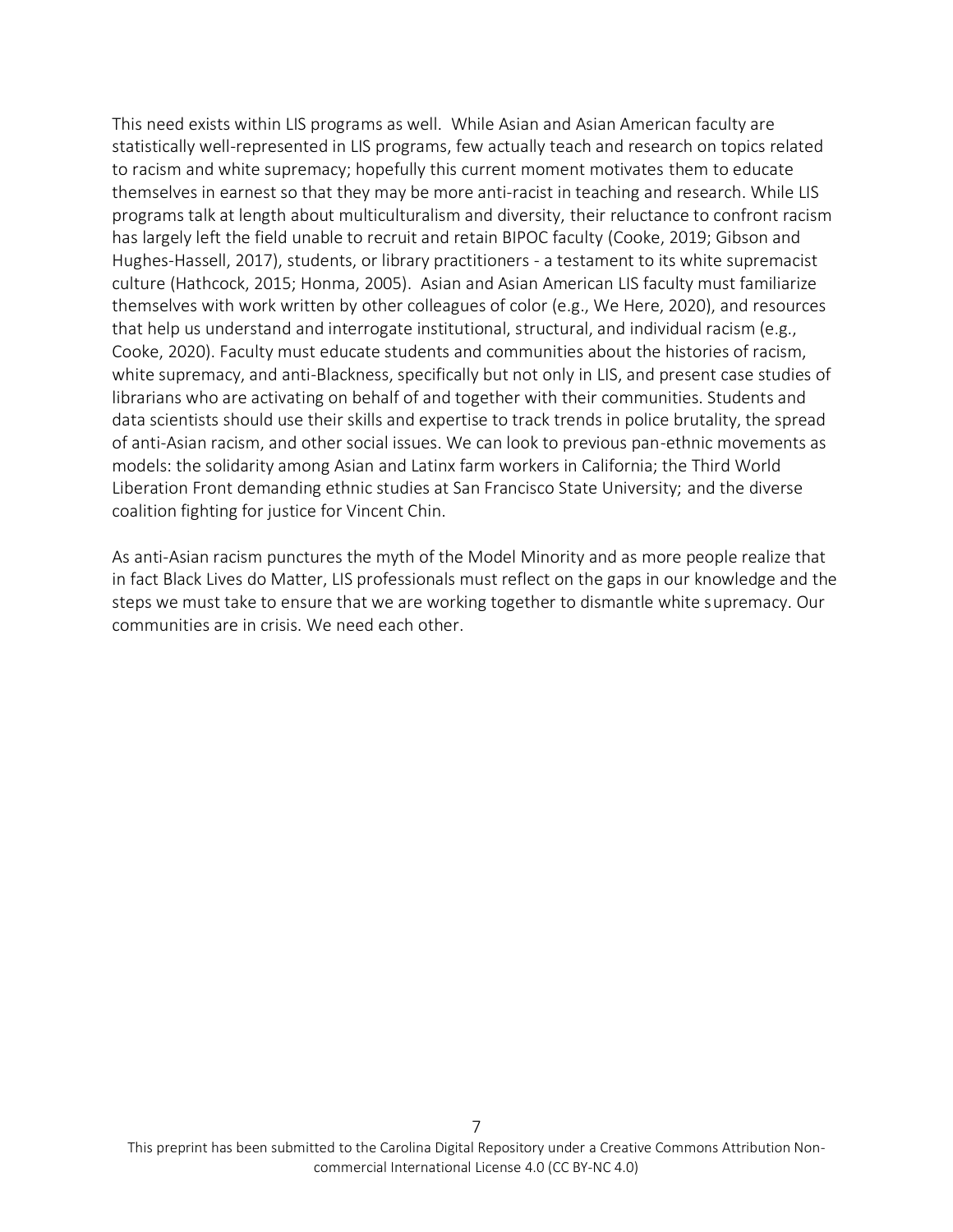#### References

ALA, 2020. Moving Forward: Key Findings from New Libraries' COVID-19 Response Survey: Reopening & Financial Results. American Library Association.

Armed lockdown protesters in Michigan statehouse, 2020. . BBC News.

Associated Press, 2020. 'Our Country Wasn't Built to Be Shut Down,' Trump Says.

- Bourg, C., 2014. The unbearable whiteness of librarianship. Feral Librarian. URL https://chrisbourg.wordpress.com/2014/03/03/the-unbearable-whiteness-oflibrarianship/ (accessed 7.8.20).
- CDC, 2020. COVID-19 in Racial and Ethnic Minority Groups | CDC [WWW Document]. URL https://www.cdc.gov/coronavirus/2019-ncov/need-extra-precautions/racial-ethnicminorities.html (accessed 6.30.20).
- Cooke, N., 2020. Reading Is Only a Step on the Path to Anti-Racism [WWW Document]. PublishersWeekly.com. URL https://www.publishersweekly.com/pw/by-topic/industrynews/libraries/article/83626-reading-is-only-a-step-on-the-path-to-anti-racism.html (accessed 6.30.20).
- Cooke, N.A., 2019. Impolite Hostilities and Vague Sympathies: Academia as a Site of Cyclical Abuse. Journal of Education for Library and Information Science 60, 223–230. https://doi.org/10.3138/jelis.2019-0005
- Dalton, J., 2020. Black Lives Matter protest held in London | The Independent [WWW Document]. URL https://www.independent.co.uk/news/uk/home-news/black-livesmatter-london-george-floyd-protest-demonstrationa9541066.html?fbclid=IwAR0oVWo5ryc0n1yWM41MOIWFRYt\_TM39iBVpfEdePIpcz7XW zBauAOzbBAM (accessed 6.30.20).
- Fausset, R., 2020. What We Know About the Shooting Death of Ahmaud Arbery. The New York Times.
- Fernandez, M., Montgomery, D., 2020. Businesses Chafing Under Covid-19 Lockdowns Turn to Armed Defiance. The New York Times.
- Garcia-Febo, L., 2020. Black Lives Matter: Statements & Resources. IFLA CPDWL Blog. URL http://blogs.ifla.org/cpdwl/2020/06/16/black-lives-matter-statements-resources/ (accessed 6.30.20).
- Gibson, A.N., Chancellor, R.L., Cooke, N.A., Park Dahlen, S., Lee, S.A., Shorish, Y.L., 2017. Libraries on the frontlines: neutrality and social justice. Equality, Diversity and Inclusion: An International Journal 36, 751–766. https://doi.org/10.1108/EDI-11-2016-0100
- Gibson, A.N., Hughes-Hassell, S., 2017. We Will Not Be Silent: Amplifying Marginalized Voices in LIS Education and Research. The Library Quarterly 87, 317–329. https://doi.org/10.1086/693488
- Graves, J., Jarvis, E., 2020. An Open Letter: Scientists and Racial Justice [WWW Document]. The Scientist Magazine®. URL https://www.the-scientist.com/news-opinion/an-open-letterscientists-and-racial-justice-67648 (accessed 6.30.20).
- Harris, E.A., 2020. Libraries Strive to Stay 'Community Living Rooms' as They Reopen. The New York Times.
- Hathcock, A., 2015. White Librarianship in Blackface: Diversity Initiatives in LIS In the Library with the Lead Pipe. URL /2015/lis-diversity/ (accessed 6.30.20).

This preprint has been submitted to the Carolina Digital Repository under a Creative Commons Attribution Noncommercial International License 4.0 (CC BY-NC 4.0)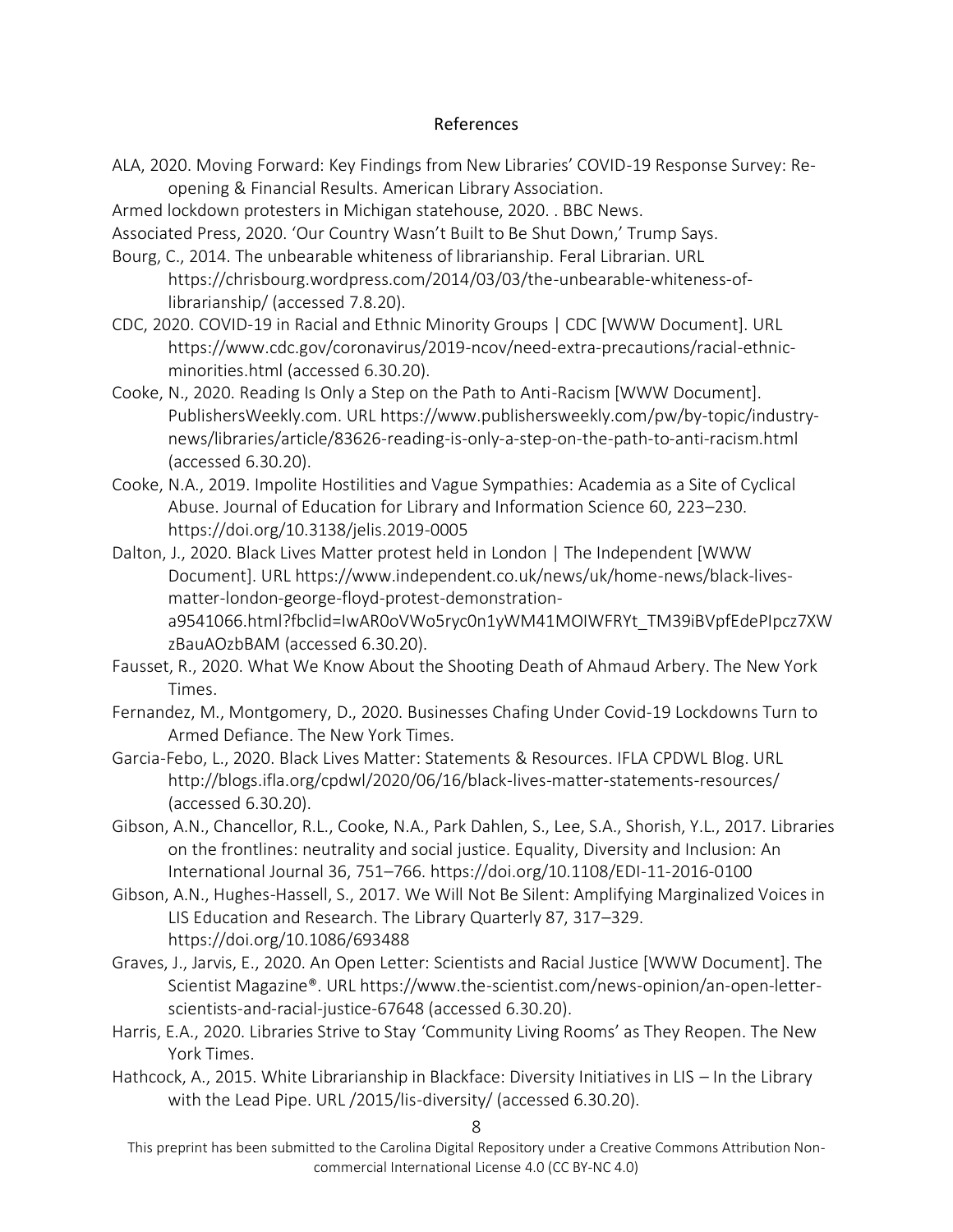- Hlywak, S., 2020a. ALA Executive Board stands with BCALA in condemning violence and racism towards Black people and all People of Color [WWW Document]. News and Press Center. URL http://www.ala.org/news/press-releases/2020/06/ala-executive-board-stands-bcalacondemning-violence-and-racism-towards-0 (accessed 6.30.20).
- Hlywak, S., 2020b. ALA takes responsibility for past racism, pledges a more equitable association [WWW Document]. News and Press Center. URL http://www.ala.org/news/pressreleases/2020/06/ala-takes-responsibility-past-racism-pledges-more-equitableassociation (accessed 6.30.20).
- Honma, T., 2005. Trippin' Over the Color Line: The Invisibility of Race in Library and Information Studies. InterActions: UCLA Journal of Education and Information Studies 1.
- JMU Libraries, 2020. A Pledge: Self-Examination and Concrete Action in the JMU Libraries : JMU Libraries [WWW Document]. URL https://www.lib.jmu.edu/a-pledge-self-examinationand-concrete-action-in-the-jmu-libraries/ (accessed 6.30.20).
- Jr, R.A.O., Taylor, D.B., 2020. Here's What You Need to Know About Breonna Taylor's Death. The New York Times.
- Kang, J., 2020. Tou Thao and the Myths of Asian American Solidarity. Time to Sat Goodbye. URL https://timetosaygoodbyepod.substack.com/p/tou-thao-and-the-myths-of-asianamerican?fbclid=IwAR00pK2yS89wZqtBtUCg6CQocSi7URufmrCxAeC54q-ZZnlv4o5KmabemCY
- Kendi, I.X., 2020. Stop Blaming Black People for Dying of the Coronavirus [WWW Document]. The Atlantic. URL https://www.theatlantic.com/ideas/archive/2020/04/race-andblame/609946/ (accessed 6.30.20).
- King, Jr., M.L., 1966. Martin Luther King and Economic Justice, 1966. United States Government Printing Office, Washington D.C.
- Kirkpatrick, N., 2020. From the Executive Director  $-$  | OhioNET [WWW Document]. URL https://www.ohionet.org/blog/2020/06/executive-director-%E2%80%94 (accessed 6.30.20).
- Lang, C., 2020. Asian Americans' Response to Black Lives Matter Is Part of a Complicated History. Time.
- LaRue, J., 2018. Library Meeting Rooms for All. Intellectual Freedom Blog. URL https://www.oif.ala.org/oif/?p=14997 (accessed 6.30.20).
- Link, B.G., Phelan, J., 1995. Social Conditions As Fundamental Causes of Disease. Journal of Health and Social Behavior 35, 80. https://doi.org/10.2307/2626958
- Mudrock, T., 2020. Library Guides: Racial Justice Resources: Campus Resources & Responses [WWW Document]. URL https://guides.lib.uw.edu/racial-justice/campusresources (accessed 6.30.20).
- Oakland Public Library Racial Equity Team, 2020. A Letter to Oakland | Oakland Public Library [WWW Document]. URL https://oaklandlibrary.org/news/2020/06/letter-oakland (accessed 6.30.20).
- O'Dowd, P., Hagan, A., 2020. Black Lives Matter Movement Resonates Across Africa. WBUR.
- Palmer, B., Wessler, S., 2018. The Costs of the Confederacy. Smithsonian Magazine.
- Phenix, K.J., McCook, K., 2005. Human rights and librarians. Reference & User Services Quarterly 45, 23–25.
- Poon, L., 2020. Coronavirus Tests the Limits of America's Public Libraries. Bloomberg.com.

This preprint has been submitted to the Carolina Digital Repository under a Creative Commons Attribution Noncommercial International License 4.0 (CC BY-NC 4.0)